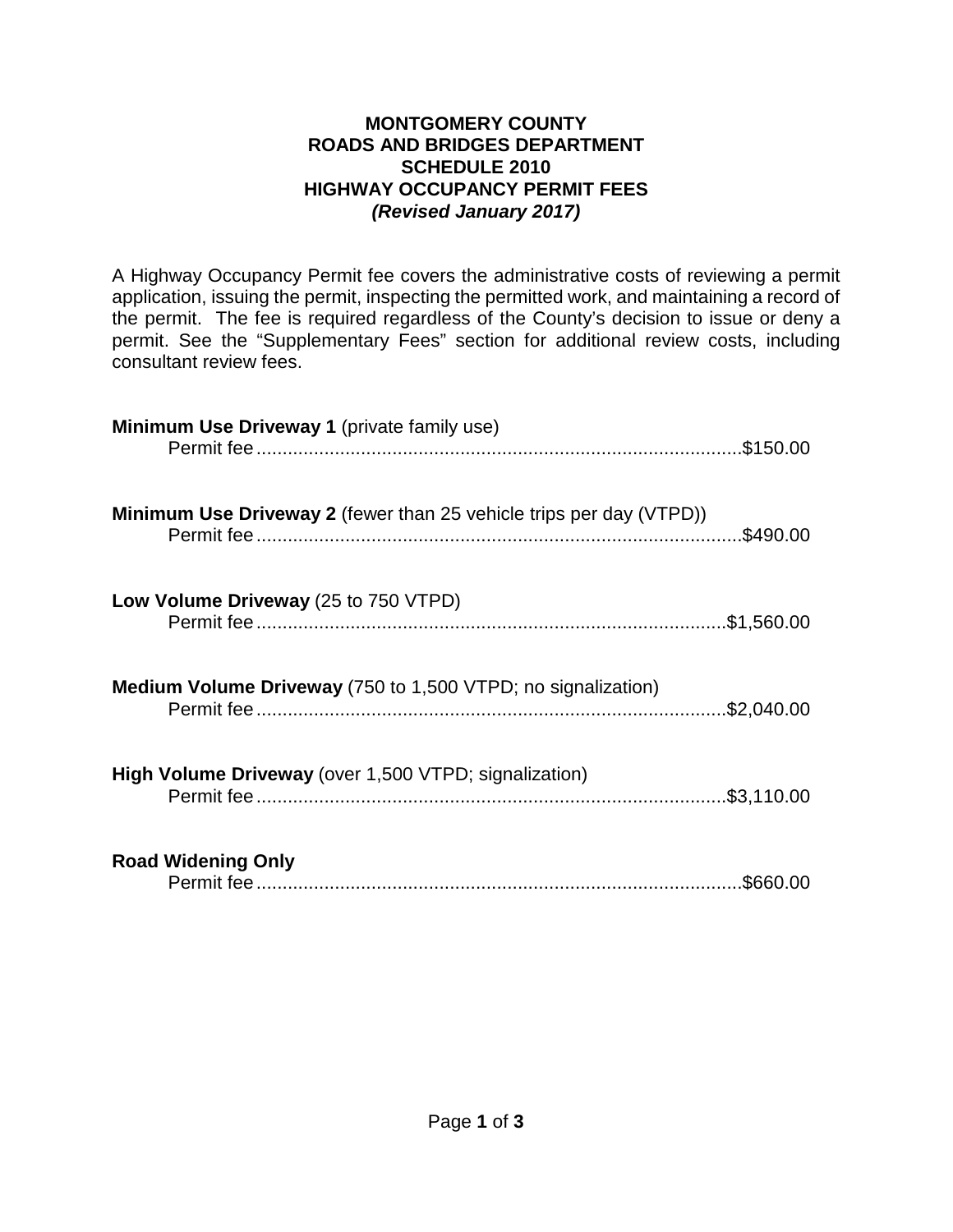## **SCHEDULE 2010** *(Revised January 2017)* **Continued**

# **Utility Permits**

| The total fee for a utility permit consists of the application fee and the inspection fee.                                                                                                                                                                                                                                                                   |  |
|--------------------------------------------------------------------------------------------------------------------------------------------------------------------------------------------------------------------------------------------------------------------------------------------------------------------------------------------------------------|--|
|                                                                                                                                                                                                                                                                                                                                                              |  |
| Inspection fees                                                                                                                                                                                                                                                                                                                                              |  |
| Surface opening of 36 square feet or more<br>Total linear feet of opening (each 100-foot increment or fraction thereof):<br>Opening outside pavement and shoulder \$15.00<br>If a longitudinal opening simultaneously occupies two or more highway areas,<br>only the higher fee will be charged. Linear distances shall be measured to the<br>nearest foot. |  |
| Surface opening of less than 36 square feet (each opening)<br>Opening outside pavement and shoulder\$15.00<br>If an opening simultaneously occupies two or more highway areas, only the<br>higher fee will be charged.                                                                                                                                       |  |
| Aboveground facilities<br>Up to ten physically connected aboveground facilities \$30.00                                                                                                                                                                                                                                                                      |  |
| Crossings (for example, overhead tipples, conveyors or pedestrian walk-ways, and                                                                                                                                                                                                                                                                             |  |
| Seismograph-Vibroseis method (for example, prospecting for oil or gas)                                                                                                                                                                                                                                                                                       |  |
| Nonemergency test hole in pavement or shoulder\$10.00                                                                                                                                                                                                                                                                                                        |  |